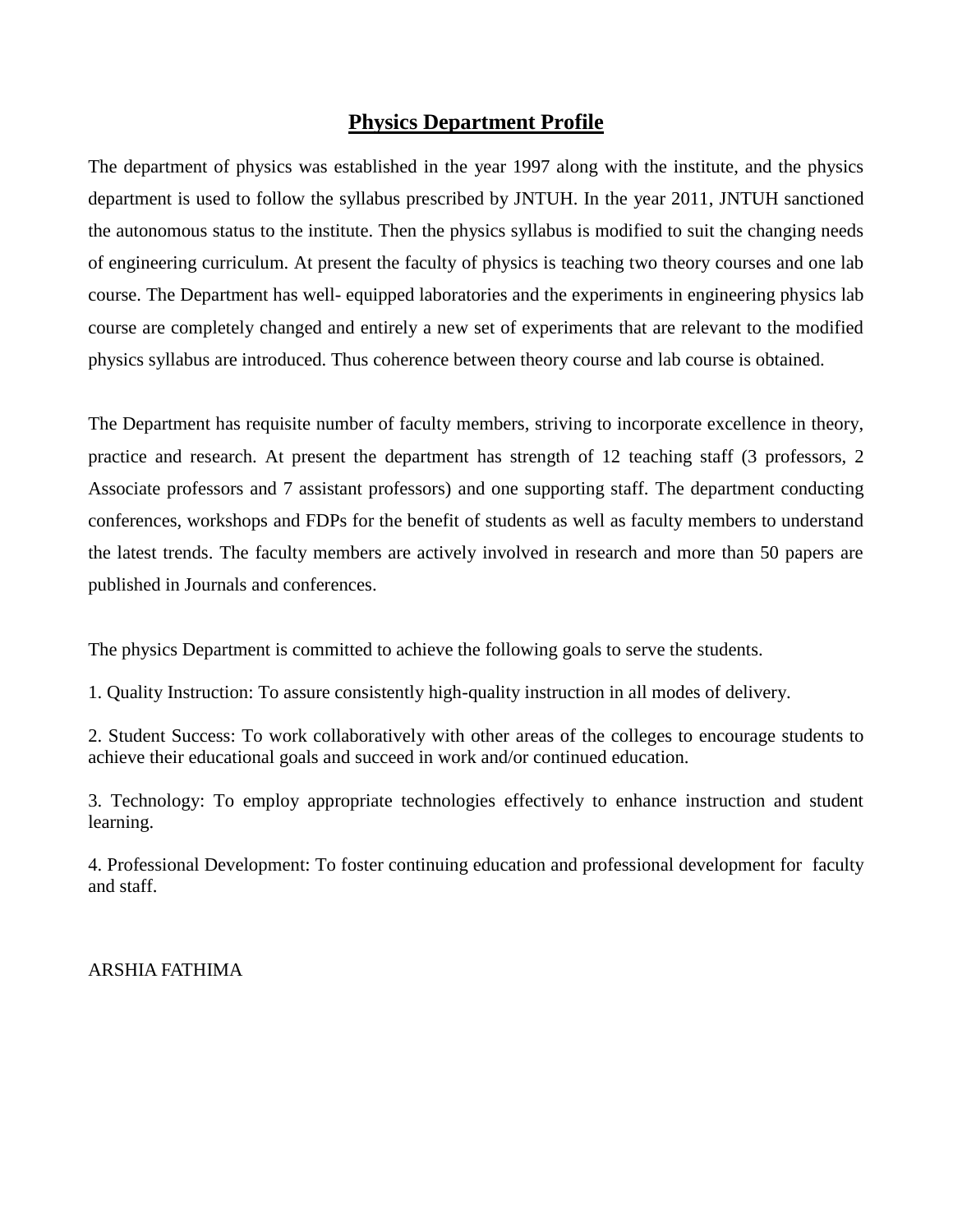**Areas of Interest:** Luminescence, Nano Technology

## **Education**

- M.Sc, (Physics) Acharya Nagarjuna University.
- B Ed, Acharya Nagarjuna University.
- B.Sc,(MPC) Acharya Nagarjuna University.

## **Publications**

- 1. Arshia Fathima, "A Review on synthesis of ZnO Particles" , Proceedings of the Second 2nd National conference on Materials for Specific Applications,ISBN 978-81-928677-2-4,PP 117-119,January 2018.
- 2. Arshia Fathima, "Ce4+ and Eu3+doped LAG phosphor synthesis and thermoluminescence Study" , Proceedings of the international seminar on physics and chemistry of materials and Applications,ISBN 978-93-82570-84-4,PP 98- 99,January 2017.
- 3. Arhia Fathima, "Photoluminescence studies of Tb3+ doped Al2Sr2La2O8:Eu Phosphor", Proceedings of the National conference on Materials for Specific Applications.ISBN 978-81-929088-4-7,PP 112-115,March 2016.

# B SHANTI SREE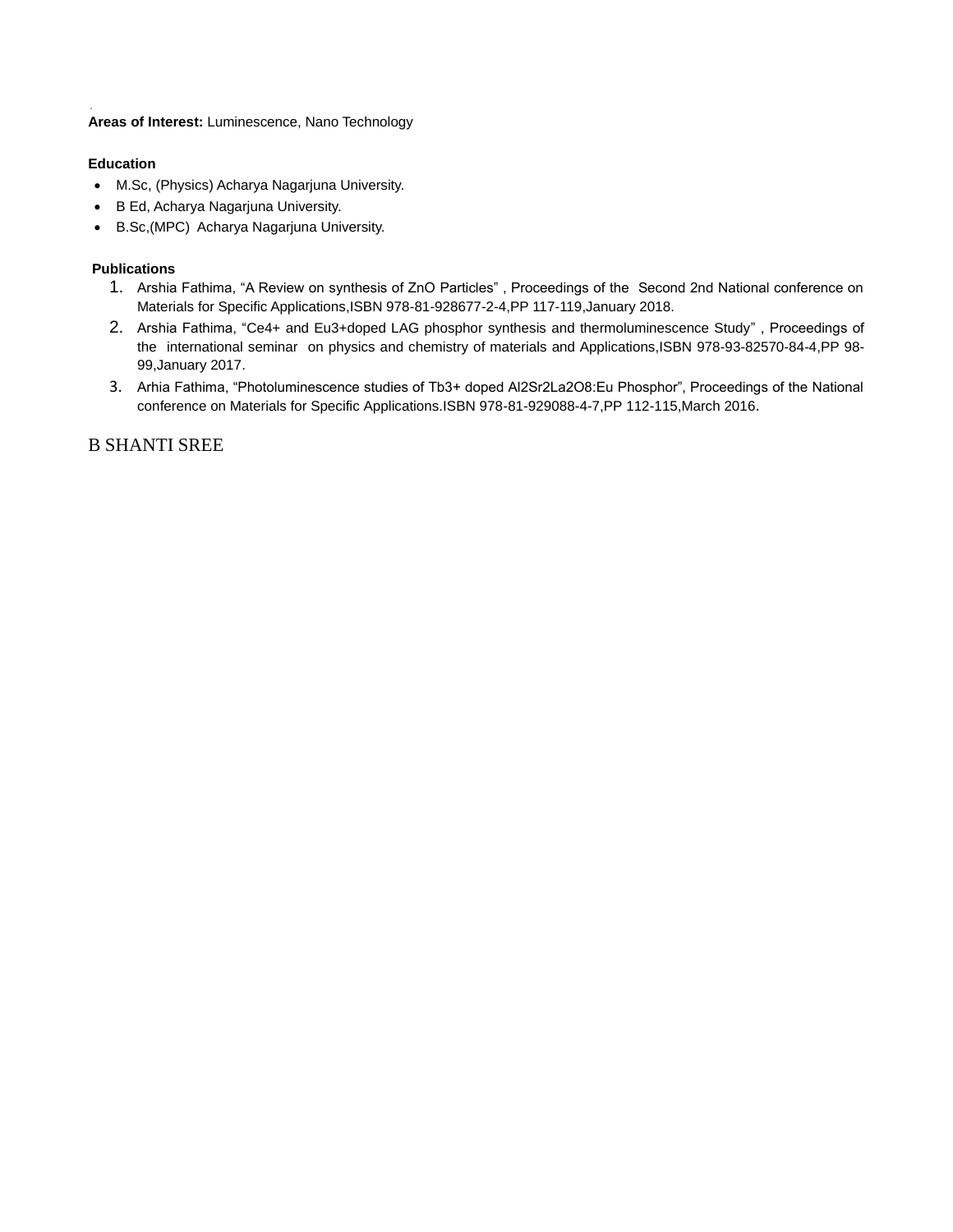**Areas of Interest:** Green synthesis, Nanotechnology.

## **Education**

- Ph.D.(Pursuing),JNTUH
- MSc(Physics),Jawaharlal Nehru Technological University -Hyderabad
- B.Sc. (MPC), Osmania University, Hyderabad

# **Selected Publications**

1. B Shanti sree"Review on green synthesis of nanoparticles from plant extract" proceedings of the National Conference on "Materials For Specific Applications-2" ISBN: 978-81-928677-2-4, pp. 68-73,January 2018.

Patrick, G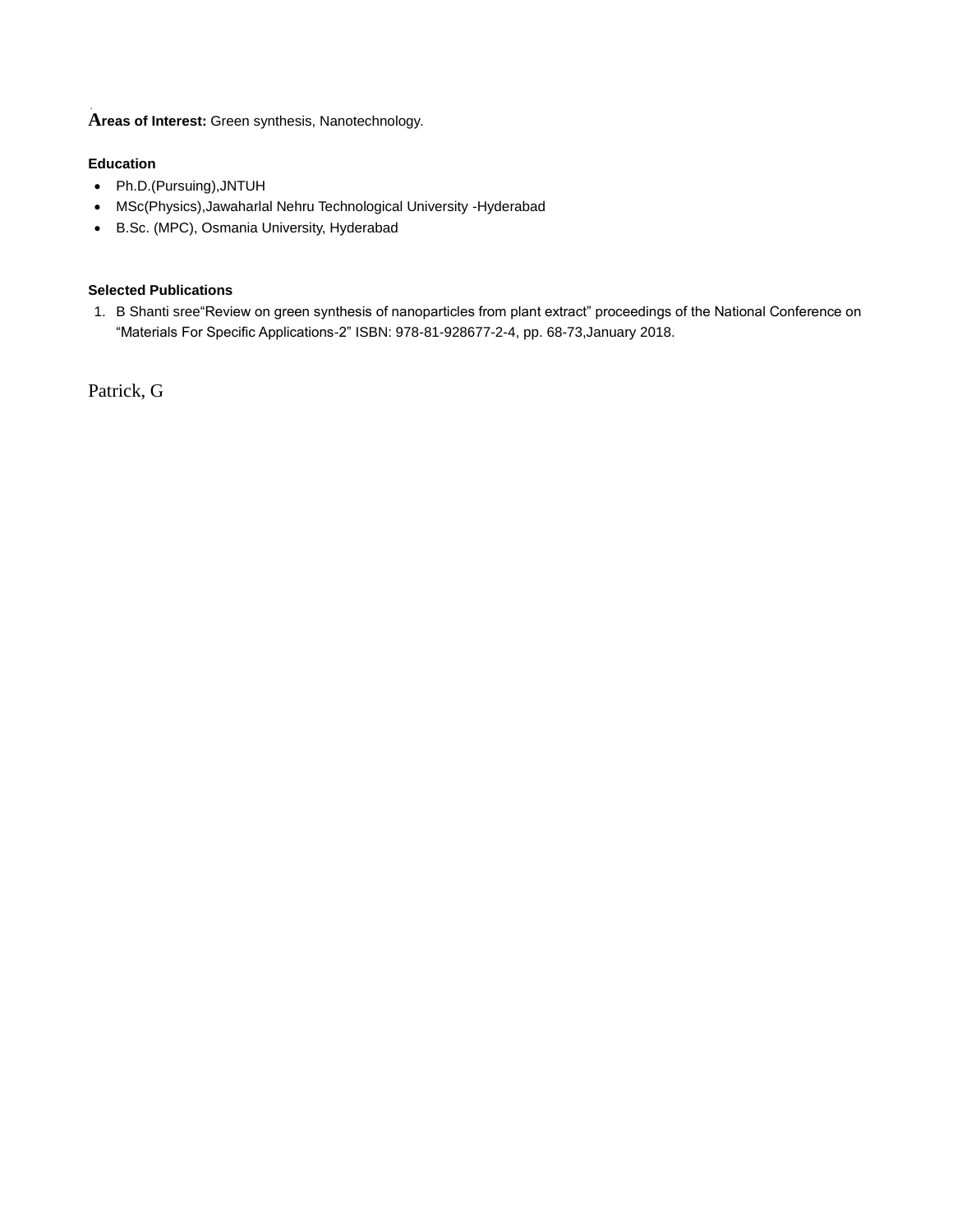**Areas of Interest:** Material science, Physics in medicines

## **Education**

- Ph.D., Osmania University, Hyderabad
- M. Sc.Osmania University, Hyderabad
- B. Sc. Osmania University, Hyderabad

## **Selected Publications**

1G Patrick and Adeel Ahmad (2018), Mechanical properties of some composite materials, International Journal of Science, Environment and Technology, 7(2), 429 – 434.

- 2. G Patrick et. al (2018), Studies on conversion of Thermal energy in to Electrical energy using ferromagnetic cobalt as core material, proceedings- National conference MSA, 120-124.
- 3. G Patrick and Adeel Ahmad (2016), Thermo-Electric properties of some composite materials, proceedings- National conference MSA, 109-111.

K.Vagdev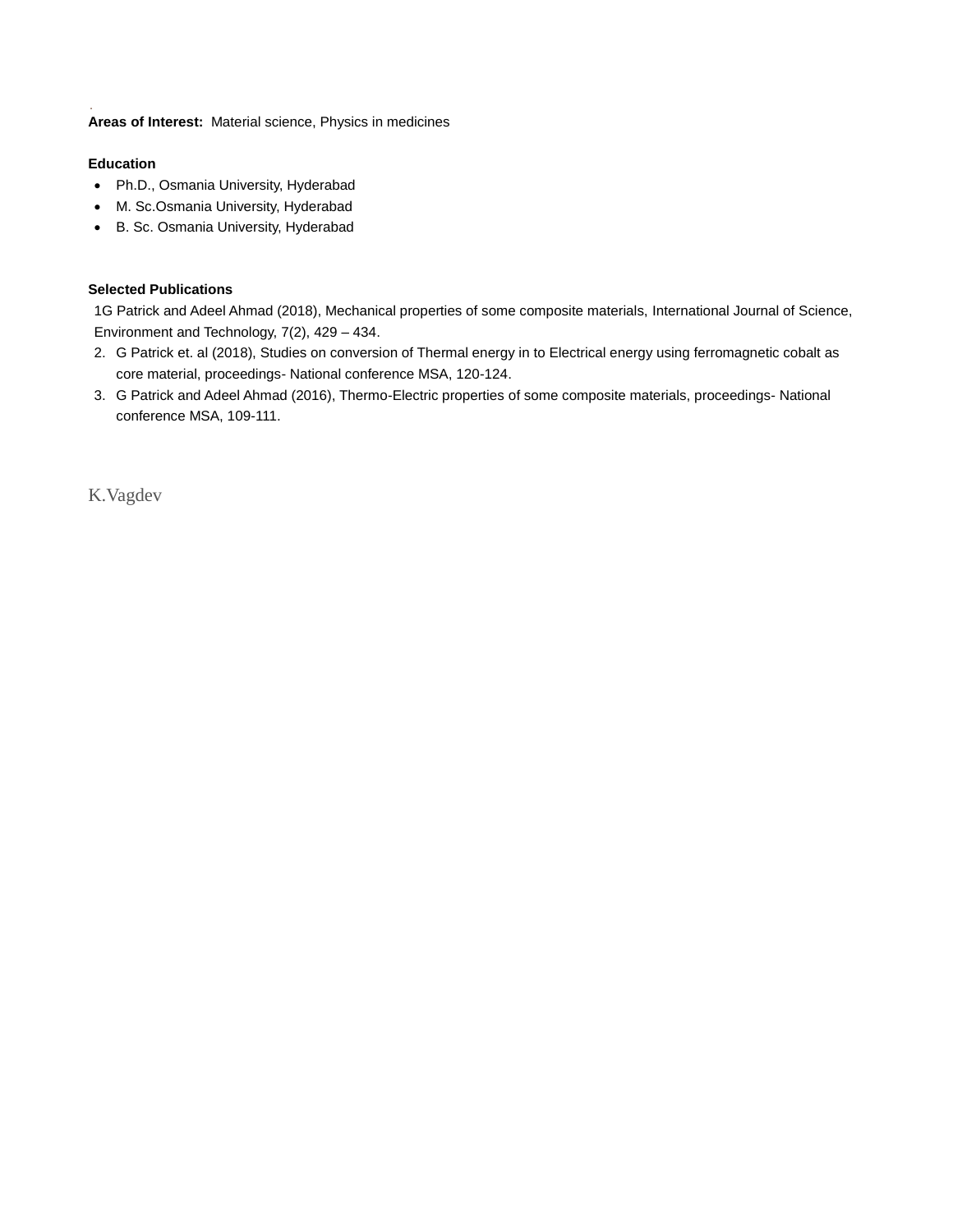**Areas of Interest:** Condensed matter physics, solar cells, water purification

# **Education**

- Ph.D., Jawaharlal Nehru Technological University, Anantapur
- M.Tech, Sri Venkateswara University, Tirupathi
- M.Sc, , Sri Venkateswara University, Tirupathi

## **R & D Projects**

1. FIST project, DST

## **Selected Publications**

- 1. **K.Vagdevi**, V.Radhika Devi, K.Venkateswara Rao, Study of recent trends in graphene based electrode materials for solar cells as energy storage devices and sensor applications(2018) University college of science, saifabad, Hyderabad
- 2. **K.Vagdevi**, V.Radhika Devi, K.Venkateswara Rao, Study of recent trends in graphene based electrode materials for solar cells as energy storage devices and sensor applications(2018) University college of science, saifabad, Hyderabad
- 3. **K.Vagdevi,** V.Radhika Devi, K.Venkateswara Rao, Properties of two-dimensional silicon di oxide adsorbed on graphene substrate films for solar cells(2018), GRIET, Hyderabad
- 4. **K.Vagdevi,** V.Radhika Devi, K.Venkateswara Rao ,Density Functional Calculations of metals adsorbed on Graphene: A search for high performance Graphene based devices(2017), Vasavi College of Engineering, Hyderabad
- 5. **K.Vagdevi**, V.Radhika Devi, K.Venkateswara Rao, First Principle study of Tunable band gap in Bilayer Graphene (BLG)" (2017),Materials Today: Proceedings 4 (2017) 7586–7591
- 6. **K.Vagdevi,** V.Radhika Devi, K.Venkateswara Rao, study on interaction between Bilayer Graphene and SiO2 surface using DFT Calculations (2016), GRIET, Hyderabad
- 7. **K.Vagdevi**, V.Radhika Devi, Negative Differential Conductance in Graphene Layer adsorbed with Beryllium(2015), Materials Today: Proceedings,2015(3758-3761)
- 8. **K.Vagdevi**, V.Radhika Devi, K.Venkateswara Rao ,First Principles Study of Interactions of Graphene Layer Adsorbed with Beryllium(2015), International Journal of Advanced Research in Physical Sciences
- 9. **K.Vagdevi,** V.Radhika Devi, K.Venkateswara Rao ,Study of Structural, Electronic and optical properties of pure graphene and graphene adsorbed with beryllium atoms from DFT calculations (2015) International Journal of Atoms and Molecules
- 10. **K.Vagdevi** ,Photo Degradation of Methylene Blue in Water: using Al2o3 Nanoparticles(2015), JNTU, Hyderabad
- 11. **K.Vagdevi,** V.Radhika Devi, K.Venkateswara Rao ,Study of Negative Differential Conductance in Graphene Layer Adsorbed with SnCl4 by using DFT Calculations(2015), ), Vasavi College of Engineering, Hyderabad
- 12. **K.Vagdevi,** V.Radhika Devi, K.Venkateswara Rao ,DFT Calculations of SnCl4 Adsorption on Graphene(2014) Vasavi College of Engineering, Hyderabad
- 13. **K.Vagdevi**, R.D.S.S.S.S.S Venkateswara Raju, Analysis of Polarised modes in Silica Fibers(2013), ) Vasavi College of Engineering, Hyderabad
- 14. **K.Vagdevi,** R.D.S.S.S.S.S Venkateswara Raju, K.Venkateswara Rao, Glass Embedded Nano Particles, (2013), JNTU Hyderabad.

G Kalpana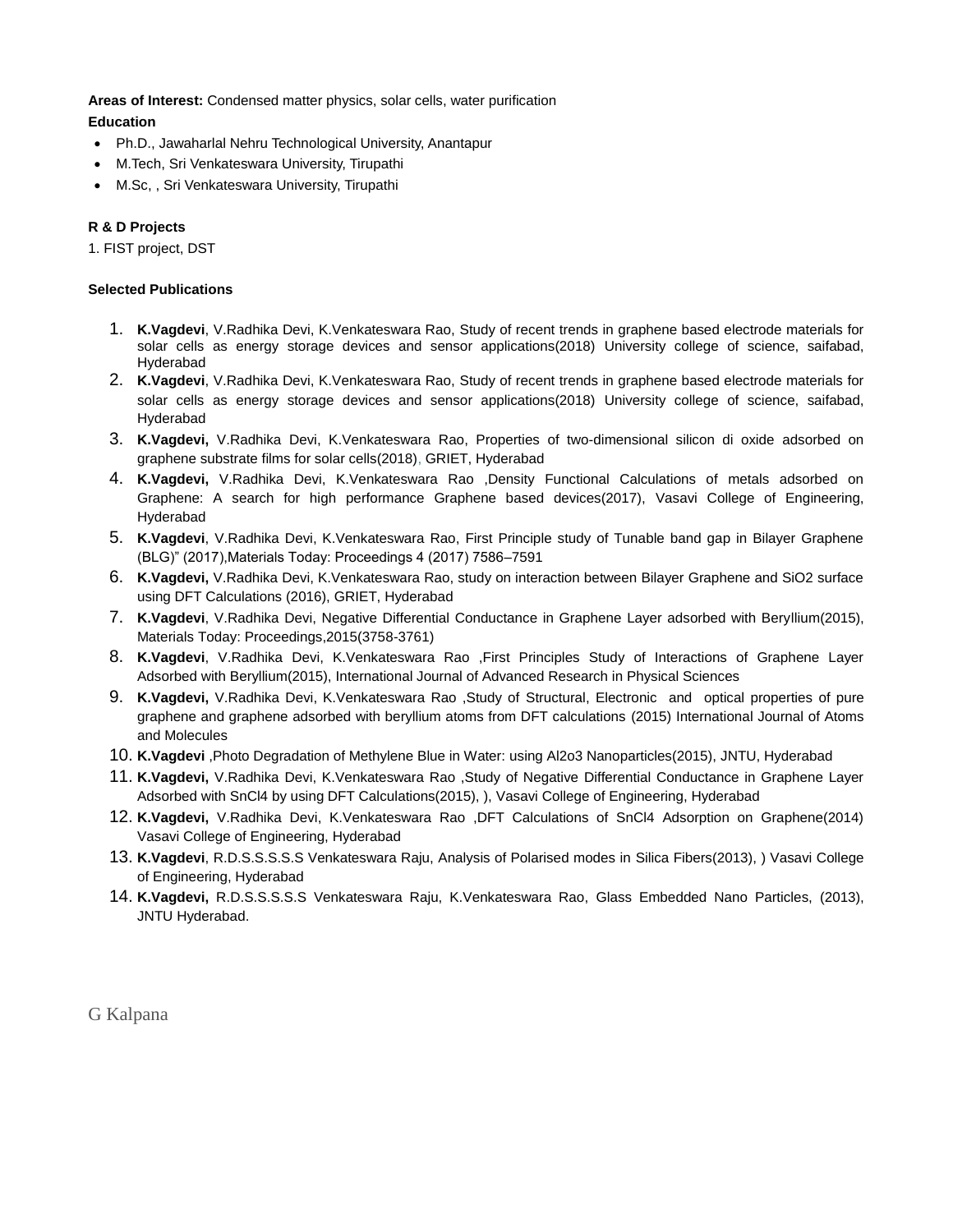**Areas of Interest:** Nanotechnology and thin films and Luminescence

## **Education**

- M.Sc.(Physics), Sri Padmavathi Mahila Viswa VIdyalayam, Tirupathi
- B.Ed., Osmania University, Hyderabad
- B.Sc. (MPCs), Sri Venkateswara University, Tirupathi

## **Selected Publications**

- 1. G Kalpana, "A Review on synthesis of ZnO Particles" , Proceedings of the Second 2nd National conference on Materials for Specific Applications,ISBN 978-81-928677-2-4,PP 117-119,January 2018.
- 2. G Kalpana, "Ce4+ and Eu3+doped LAG phosphor synthesis and thermoluminescence Study" , Proceedings of the international seminar on physics and chemistry of materials and Applications,ISBN 978-93-82570-84-4,PP 98-99,January 2017.
- 3. G Kalpana, "Photoluminescence studies of Tb3+ doped Al2Sr2La2O8:Eu Phosphor", Proceedings of the National conference on Materials for Specific Applications.ISBN 978-81-929088-4-7,PP 112-115,March 2016.

# J.KISHORE BABU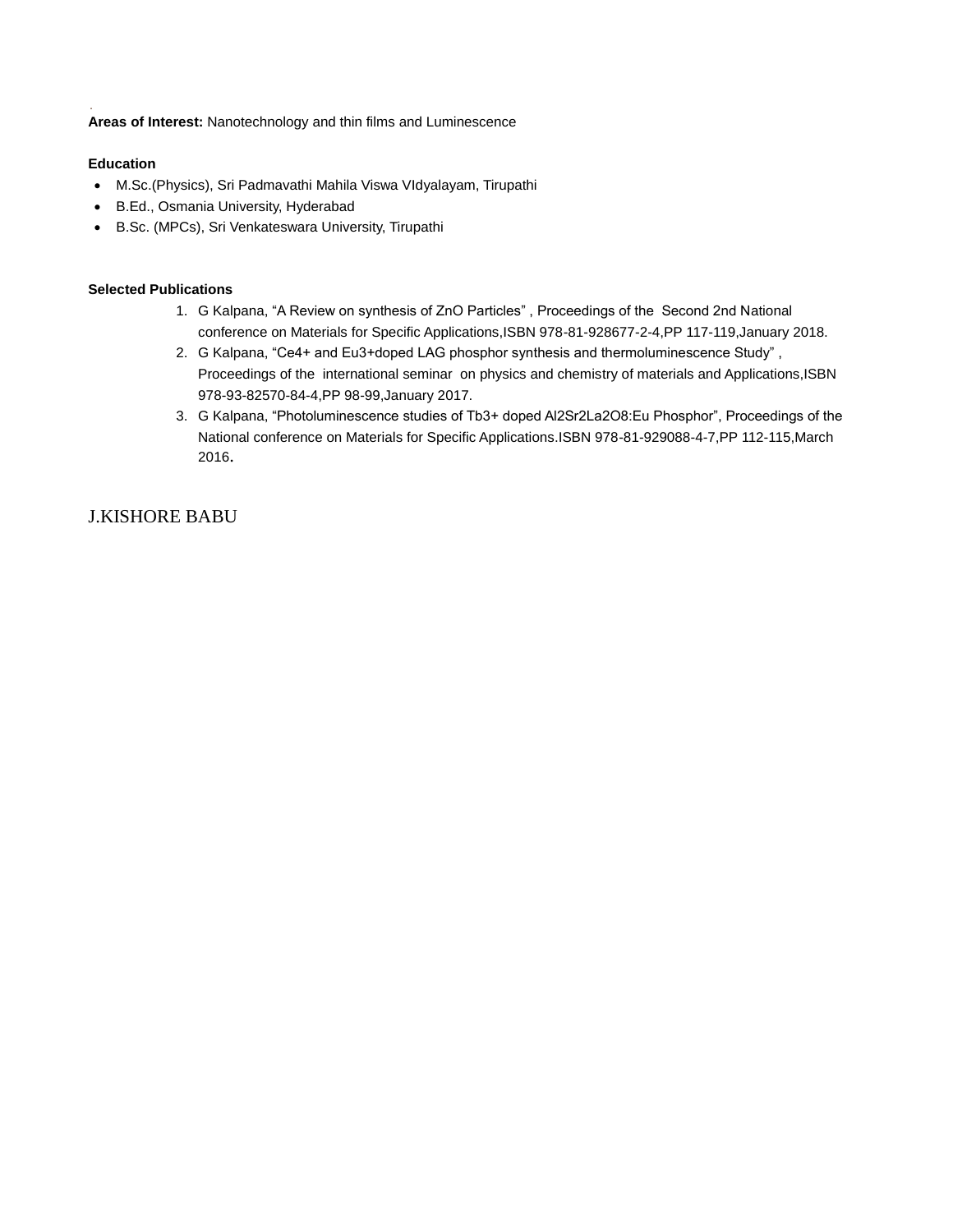### **Areas of Interest:** Luminescence, Crystal growth

## **Education**

- Pursuing Ph.D., Acharya Nagarjuna University Guntur
- M.Sc.(Condensed Matter Physics), Acharya Nagarjuna University Guntur

## **Selected Publications**

- 1. **J.Kishore Babu**, B.Subbarao M.sridhar,K.Suresh,A.S.Sai Prasd, ,K.V.R Murthy "Photo Luminescence Study of Eu doped KBaPO4 Phosphor" Proceedings of the national conference on"Materials for specific Applications" ISBN:978-81- 928677-2-4,pp.31-33, January 2018.
- **2.** Sridhar Mandava, Subrahmanyam Ramachandrula, Aparna Yarramareddy and **J.Kishore Babu**, "Studies on Conversion of Thermal Energy in to Electrical Energy using Ferromagnetic Nickel as Core Material", International Journal of Engineering Research, Volume 6, Issue No: 6, ISSN: 2319-6890**,** PP: 322-325.June 2017.
- 3. **J.Kishore Babu**,M.sridhar,A.S.Sai Prasd,B.Subbarao,K.V.R Murthy "Photo Luminescence Studies of Eu doped CaAl2O4 Phosphor" Proceedings of the national conference on"Materials for specific Applications" ISBN:978-81- 929088-4-7,pp.115-118, March 2016.
- 4. Sridhar Mandava, Subrahmanyam Ramachandrula, Aparna Yarramareddy and **J Kishore Babu** "Heating Effects of Nickel on the Induced EMF and Effective Resistance of Secondary coil", , First National Conference on Materials For Specific Applications, GRIET, Hyderabad, ISBN:978-81-929088-4-7. PP: 123-125 March 2016.
- 5. **J.Kishore Babu**,M.sridhar,A.S.Sai Prasd,B.Subbarao,K.V.R Murthy "Luminescence Studies Of BaY2O4:EU Phosphor" Proceedings of the national conference on "National conference On Applied Physics and Material Science" , ISBN:978- 93-82570-64-6,pp117-120,August,2015
- 6. A.S.Sai Prasd, **J.Kishore Babu**, ,V.Ravi Kumar, M.Ramalingeswara Rao,,K.V.R Murthy "Thermo Luminescence Studies Of β-irradiated BaMgAl<sub>10</sub>O<sub>17</sub>:EU Phosphor" Proceedings of the national conference on "National conference On Applied Physics and Material Science" , ISBN:978-93-82570-64-6,pp160--162,August,2015
- 7. Sk.Erfan, V.Ravi Kumar,K.Suresh, B.Subbarao,**J.Kishore Babu**, K.V.R Murthy "Luminescence Studies Of Eu Doped AY2O<sup>4</sup> (A=Ca,Ba) Phosphor" "International Journal Of Luminescence and Applications vol.5 ,no.2,JUNE2015, ISSN:2277-6362,pp 261-263, june,2015

# **M Krishna**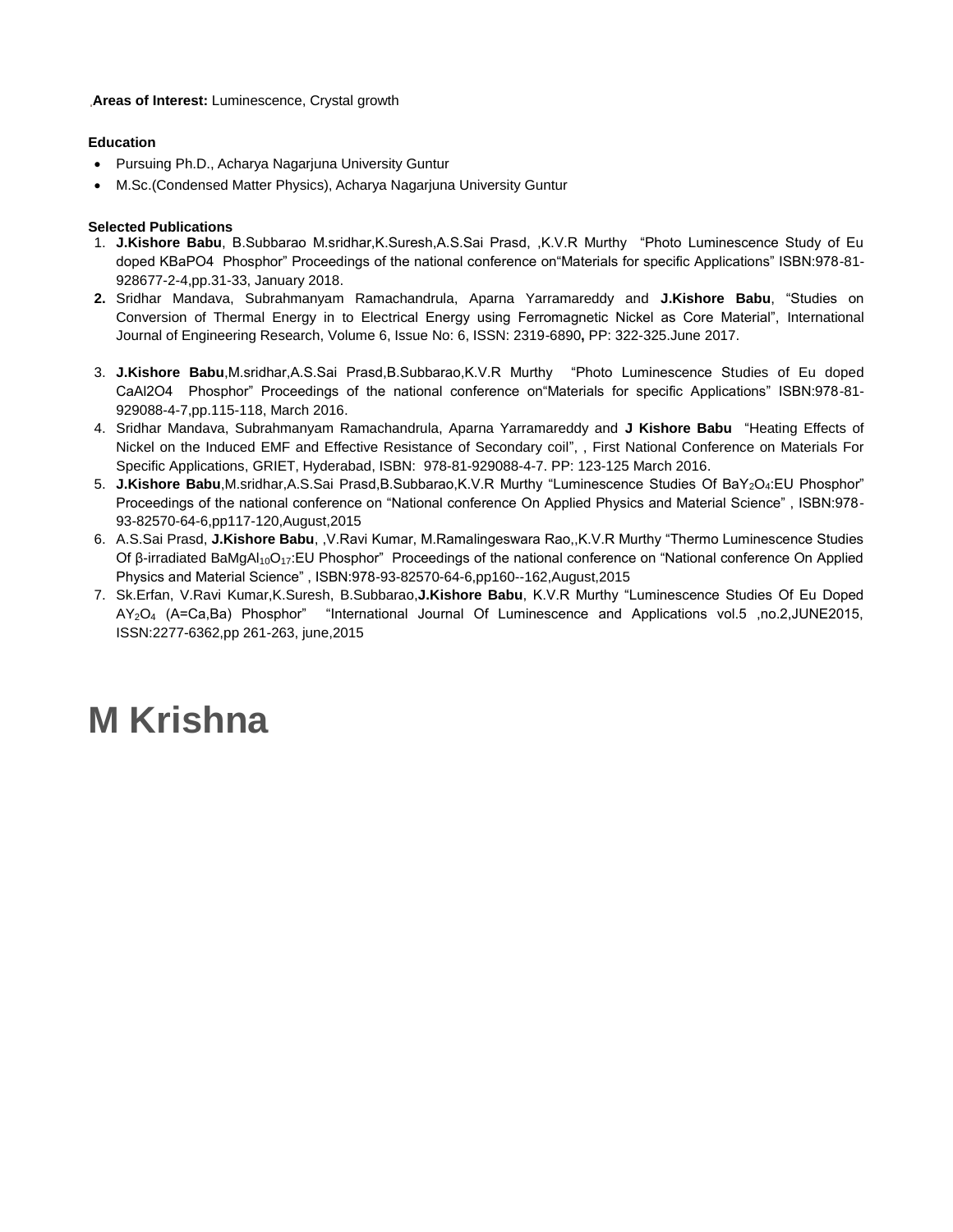**Areas of Interest:** Material science and thin films

## **Education**

- M.Sc.(Physics), Osmania University, Hyderabad
- B.Ed., Osmania University, Hyderabad
- B.Sc. (MPC), Kakatiya University, Karimnagar

## **Selected Publications**

1. M Krishna, "Synthesis and structural characterization of a promising Multiferrioc (BiFeO3) material for Photovoltaic application" proceedings of the National Conference on "Materials For Specific Applications" ISBN: 978-81-928677-2-4, pp. 48-49, January 2018.

2. M Krishna, "Review on synthesis of Zno nanoparticles" proceedings of the National Conference on "Materials For Specific Applications" ISBN: 978-81-928677-2-4, pp. 117-119, January 2018.

Sridhar Mandava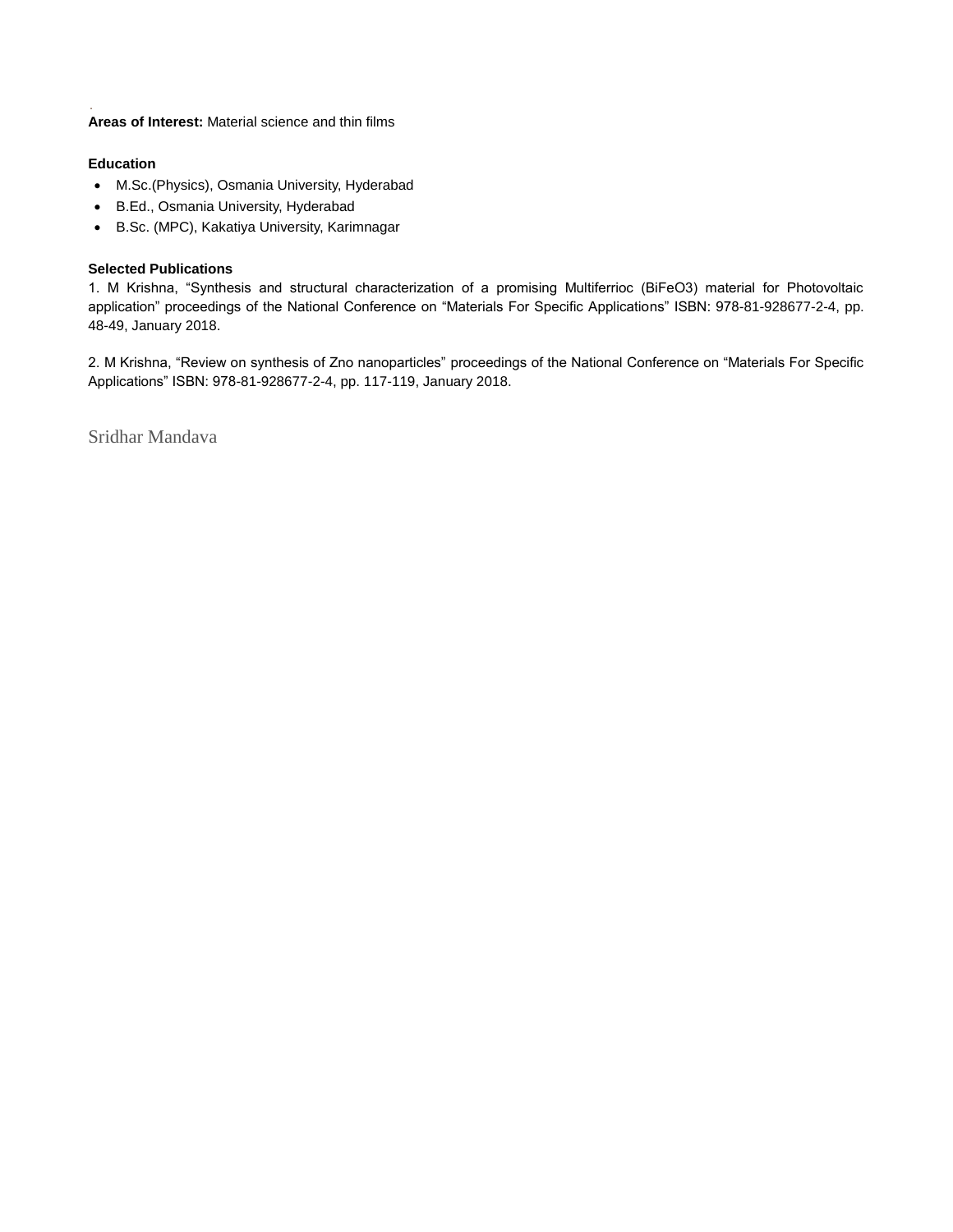**Areas of Interest:** Solid State Physics, Electricity and Magnetism

## **Education**

- Ph.D., Pursuing from JNTUH, Hyderabad.
- M.Tech (EM), from S.V University, Tirupati.
- M.Sc (Physics), from Acharya Nagarjuna University, Guntur.

## **Selected Publications**

- 4. **Sridhar Mandava**, Subrahmanyam Ramachandrula, Aparna Yarramareddy and J.Kishore Babu (2017), Studies on Conversion of Thermal Energy in to Electrical Energy using Ferromagnetic Nickel as Core Material, International Journal of Engineering Research 6, 6, 322-325.
- 5. **Sridhar Mandava**, Subrahmanyam Ramachandrula and Aparna Yarramareddy (2017), Studies on Conversion of Thermal Energy in to Electrical Energy using Ferromagnetic Mild Steel as Core Material, International Journal of Advanced Research in Physical Science, 4, 3, 19-25.
- 6. **Sridhar Mandava**, Subrahmanyam Ramachandrula, Aparna Yarramareddy (2014), Effect of Thermal Treatment of a Ferro Magnetic Core on Induced EMF, Procedia Materials Science, Elsevier, 6, 436-443.
- 7. **Sridhar Mandava**, Subrahmanyam Ramachandrula, Aparna Yarramareddy, J Kishore Babu and G. Patrick (2018), Studies on Conversion of Thermal energy in to Electrical energy using ferromagnetic Cobalt as core material, Second National Conference on Materials for Specific Applications, 120-124.
- 8. J Kishore Babu, B Subba Rao, **Sridhar Mandava**, K Suresh, A S Sai Prasad and KVR Murthy (2018), Photoluminescence Study of Eu doped KBa4APo<sub>4</sub> Phosphor, Second National Conference on Materials for Specific Applications, 31-33.
- 9. **Sridhar Mandava**, Subrahmanyam Ramachandrula, Aparna Yarramareddy and J Kishore Babu (2016), Heating Effects of Nickel on the Induced EMF and Effective Resistance of Secondary coil, First National Conference on Materials for Specific Applications**,** 123-125.
- 10. K Rama Krishna, K Vijaya Kumar, **Sridhar Mandava** and D Ravinder (2016), Magnetic Properties of Copper Zinc mixed ferrite nano particles synthesized by citrate precursor method, First National Conference on Materials for Specific Applications**,** 80-82.
- 11. J Kishore Babu**, Sridhar Mandava**, A.S.Sai Prasad and KVR Murthy (2016), Photoluminescence Studies of Eu doped CaAl2O<sup>4</sup> Phosphor, First National Conference on Materials for Specific Applications**,** 115-118.
- 12. **Sridhar Mandava**, Subrahmanyam Ramachandrula and Aparna Yarramareddy (2015), Thermal variation of Induced EMF and Permeability in a Ferro magnetic Material, Third National Conference on Applied Physics and Materials Science, 107-109.
- 13. J Kishore Babu, **Sridhar Mandava** and KVR Murthy (2015), Luminescence Studies of BaY2O4: Eu Phosphor, Third National Conference on Applied Physics and Materials Science, 117-120.
- 14. **Sridhar Mandava**, Subrahmanyam Ramachandrula and Aparna Yarramareddy (2013), Thermo Magneto Electric Effects due to Ferromagnetic Material, First National Conference on Applied Physics and Materials Science, 165-167.

P. APARNA